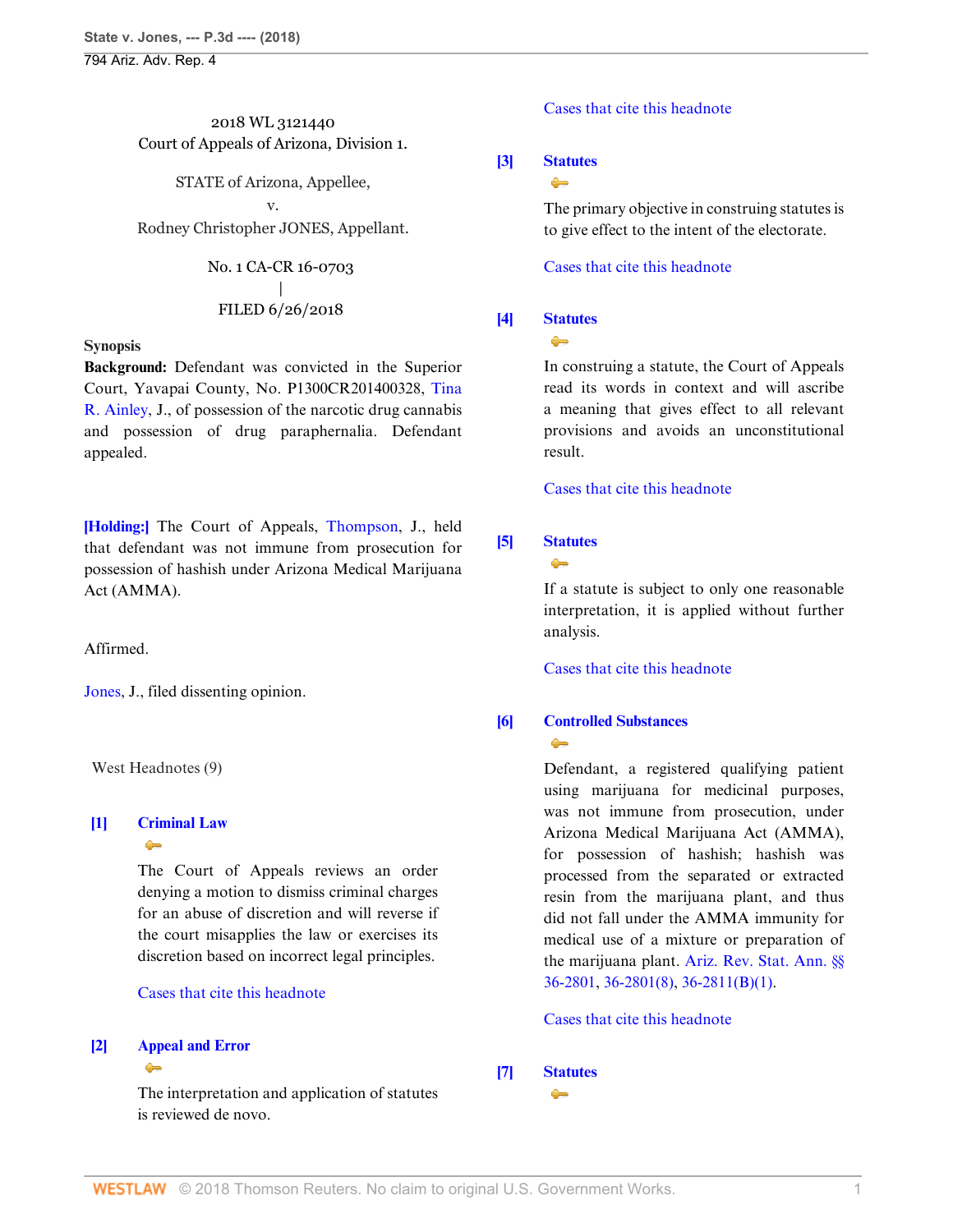794 Ariz. Adv. Rep. 4

When administrative and judicial interpretations have settled the meaning of an existing statutory provision, repetition of the same language in a new statute indicates, as a general matter, the intent to incorporate the administrative and judicial interpretations as well.

#### [Cases that cite this headnote](http://www.westlaw.com/Link/RelatedInformation/DocHeadnoteLink?docGuid=Ibbf85b5079b411e881e3e57c1f40e5c7&headnoteId=204481885000620180816131328&originationContext=document&vr=3.0&rs=cblt1.0&transitionType=CitingReferences&contextData=(sc.Search))

# <span id="page-1-3"></span>**[\[8\]](#page-3-0) [Controlled Substances](http://www.westlaw.com/Browse/Home/KeyNumber/96H/View.html?docGuid=Ibbf85b5079b411e881e3e57c1f40e5c7&originationContext=document&vr=3.0&rs=cblt1.0&transitionType=DocumentItem&contextData=(sc.Search))**  $\bullet$

"Hashish" is the resin extracted from the marijuana plant, criminalized as cannabis, a narcotic drug, and distinct from marijuana.

### [Cases that cite this headnote](http://www.westlaw.com/Link/RelatedInformation/DocHeadnoteLink?docGuid=Ibbf85b5079b411e881e3e57c1f40e5c7&headnoteId=204481885000720180816131328&originationContext=document&vr=3.0&rs=cblt1.0&transitionType=CitingReferences&contextData=(sc.Search))

# <span id="page-1-4"></span>**[\[9\]](#page-3-1) [Controlled Substances](http://www.westlaw.com/Browse/Home/KeyNumber/96H/View.html?docGuid=Ibbf85b5079b411e881e3e57c1f40e5c7&originationContext=document&vr=3.0&rs=cblt1.0&transitionType=DocumentItem&contextData=(sc.Search))**  $\triangle$

Hashish and marijuana are two distinct forms of cannabis, with marijuana alone being been singled out for separate treatment under state statutes. [Ariz. Rev. Stat. Ann. § 1-213](http://www.westlaw.com/Link/Document/FullText?findType=L&pubNum=1000251&cite=AZSTS1-213&originatingDoc=Ibbf85b5079b411e881e3e57c1f40e5c7&refType=LQ&originationContext=document&vr=3.0&rs=cblt1.0&transitionType=DocumentItem&contextData=(sc.Search)).

[Cases that cite this headnote](http://www.westlaw.com/Link/RelatedInformation/DocHeadnoteLink?docGuid=Ibbf85b5079b411e881e3e57c1f40e5c7&headnoteId=204481885000820180816131328&originationContext=document&vr=3.0&rs=cblt1.0&transitionType=CitingReferences&contextData=(sc.Search))

Appeal from the Superior Court in Yavapai County, No. P1300CR201400328, The Honorable [Tina R. Ainley](http://www.westlaw.com/Link/Document/FullText?findType=h&pubNum=176284&cite=0430848501&originatingDoc=Ibbf85b5079b411e881e3e57c1f40e5c7&refType=RQ&originationContext=document&vr=3.0&rs=cblt1.0&transitionType=DocumentItem&contextData=(sc.Search)), Judge. **AFFIRMED**

### **Attorneys and Law Firms**

Arizona Attorney General's Office, Phoenix, By Michael Valenzuela, [Dominic Emil Draye](http://www.westlaw.com/Link/Document/FullText?findType=h&pubNum=176284&cite=0426811901&originatingDoc=Ibbf85b5079b411e881e3e57c1f40e5c7&refType=RQ&originationContext=document&vr=3.0&rs=cblt1.0&transitionType=DocumentItem&contextData=(sc.Search)), Counsel for Appellee

[Craig Williams,](http://www.westlaw.com/Link/Document/FullText?findType=h&pubNum=176284&cite=0390773101&originatingDoc=Ibbf85b5079b411e881e3e57c1f40e5c7&refType=RQ&originationContext=document&vr=3.0&rs=cblt1.0&transitionType=DocumentItem&contextData=(sc.Search)) Attorney at Law, PLLC, Prescott Valley, By Craig Williams, Counsel for Appellant

Arizona Attorneys for Criminal Justice, By Sarah L. Mayhew, Amicus Curiae

Judge [Jon W. Thompson](http://www.westlaw.com/Link/Document/FullText?findType=h&pubNum=176284&cite=0180929601&originatingDoc=Ibbf85b5079b411e881e3e57c1f40e5c7&refType=RQ&originationContext=document&vr=3.0&rs=cblt1.0&transitionType=DocumentItem&contextData=(sc.Search)) delivered the Opinion of the Court, in which Judge Thomas C. Kleinschmidt <sup>[1](#page-6-0)</sup> joined, and to which Presiding Judge [Kenton D. Jones](http://www.westlaw.com/Link/Document/FullText?findType=h&pubNum=176284&cite=0430848901&originatingDoc=Ibbf85b5079b411e881e3e57c1f40e5c7&refType=RQ&originationContext=document&vr=3.0&rs=cblt1.0&transitionType=DocumentItem&contextData=(sc.Search)) dissented.

### **OPINION**

### [THOMPSON](http://www.westlaw.com/Link/Document/FullText?findType=h&pubNum=176284&cite=0180929601&originatingDoc=Ibbf85b5079b411e881e3e57c1f40e5c7&refType=RQ&originationContext=document&vr=3.0&rs=cblt1.0&transitionType=DocumentItem&contextData=(sc.Search)), Judge:

**\*1** ¶ 1 Rodney Jones appeals his convictions and sentences for one count each of possession of the narcotic drug cannabis and possession of drug paraphernalia. Jones asserts the trial court erred in denying his pretrial motion to dismiss after determining he was not immune from prosecution under the Arizona Medical Marijuana Act (AMMA), [Ariz. Rev. Stat. \(A.R.S.\) §§ 36–2801](http://www.westlaw.com/Link/Document/FullText?findType=L&pubNum=1000251&cite=AZSTS36-2801&originatingDoc=Ibbf85b5079b411e881e3e57c1f40e5c7&refType=LQ&originationContext=document&vr=3.0&rs=cblt1.0&transitionType=DocumentItem&contextData=(sc.Search)) to – 2819 (2014). We hold that AMMA does not immunize Jones from prosecution for the use and possession of cannabis under the circumstances presented here, and affirm Jones's convictions and sentences.

# **FACTUAL AND PROCEDURAL HISTORY**

¶ 2 The relevant facts are undisputed. In March 2013, Jones was found in possession of a jar containing 0.050 ounces of hashish. At the time, Jones was a registered qualifying patient using marijuana for medicinal purposes. Jones was later indicted on one count each of possession of the narcotic drug cannabis and possession of drug paraphernalia—the jar containing the cannabis. He moved to dismiss the charges, arguing the indictment was deficient as a matter of law because his valid AMMA card provided an absolute defense. The motion was denied following an evidentiary hearing.

¶ 3 Jones waived his right to a jury trial and, in September 2016, was convicted as charged. The following month, Jones was sentenced as a non-dangerous, non-repetitive offender to concurrent presumptive terms of 2.5 years' imprisonment for possession of a narcotic drug and one year for possession of drug paraphernalia and given credit for 366 days' presentence incarceration. Jones timely appealed, and this Court has jurisdiction pursuant to [A.R.S. §§ 12–120.21\(A\)\(1\)](http://www.westlaw.com/Link/Document/FullText?findType=L&pubNum=1000251&cite=AZSTS12-120.21&originatingDoc=Ibbf85b5079b411e881e3e57c1f40e5c7&refType=LQ&originationContext=document&vr=3.0&rs=cblt1.0&transitionType=DocumentItem&contextData=(sc.Search)) (2018), 13–4031 (2010), and 13– 4033(A)(1) (2010).

### <span id="page-1-2"></span><span id="page-1-1"></span>**DISCUSSION**

<span id="page-1-5"></span><span id="page-1-0"></span>**[\[1](#page-0-1)] [\[2](#page-0-2)] [\[3](#page-0-3)]** ¶ 4 Jones appeals the trial court's order denying his motion to dismiss. We review an order denying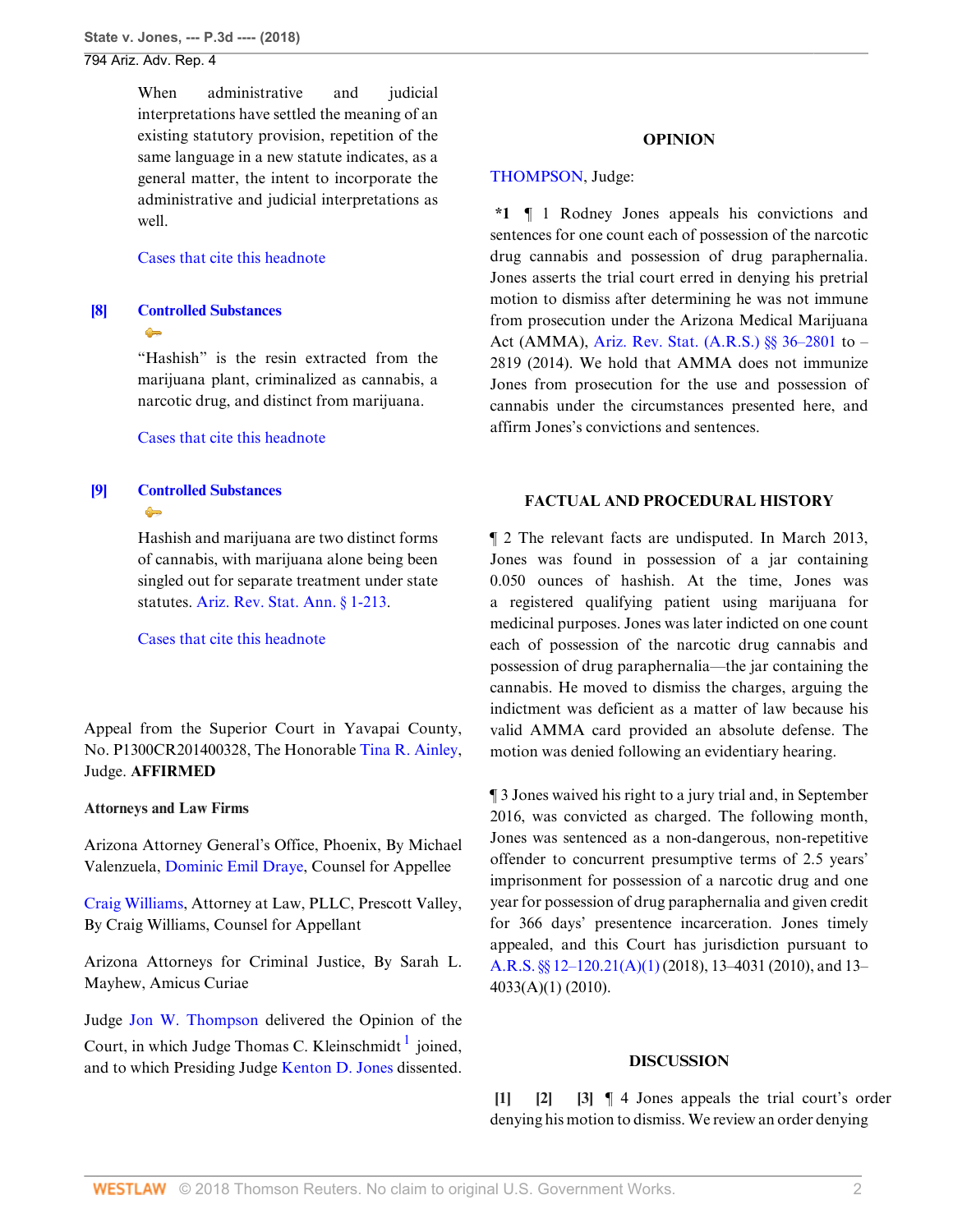a motion to dismiss criminal charges for an abuse of discretion and will reverse if the court "misapplies the law or exercises its discretion based on incorrect legal principles." *State v. Smith*[, 242 Ariz. 98, 104, ¶ 22, 393 P.3d](http://www.westlaw.com/Link/Document/FullText?findType=Y&serNum=2041233232&pubNum=0004645&originatingDoc=Ibbf85b5079b411e881e3e57c1f40e5c7&refType=RP&fi=co_pp_sp_4645_165&originationContext=document&vr=3.0&rs=cblt1.0&transitionType=DocumentItem&contextData=(sc.Search)#co_pp_sp_4645_165) [159, 165 \(App. 2017\)](http://www.westlaw.com/Link/Document/FullText?findType=Y&serNum=2041233232&pubNum=0004645&originatingDoc=Ibbf85b5079b411e881e3e57c1f40e5c7&refType=RP&fi=co_pp_sp_4645_165&originationContext=document&vr=3.0&rs=cblt1.0&transitionType=DocumentItem&contextData=(sc.Search)#co_pp_sp_4645_165) (citing *[State v. Mangum](http://www.westlaw.com/Link/Document/FullText?findType=Y&serNum=2011178598&pubNum=0004645&originatingDoc=Ibbf85b5079b411e881e3e57c1f40e5c7&refType=RP&fi=co_pp_sp_4645_254&originationContext=document&vr=3.0&rs=cblt1.0&transitionType=DocumentItem&contextData=(sc.Search)#co_pp_sp_4645_254)*, 214 Ariz. [165, 167, ¶ 6, 150 P.3d 252, 254 \(App. 2007\)](http://www.westlaw.com/Link/Document/FullText?findType=Y&serNum=2011178598&pubNum=0004645&originatingDoc=Ibbf85b5079b411e881e3e57c1f40e5c7&refType=RP&fi=co_pp_sp_4645_254&originationContext=document&vr=3.0&rs=cblt1.0&transitionType=DocumentItem&contextData=(sc.Search)#co_pp_sp_4645_254) ) (quoting *State v. Slover*[, 220 Ariz. 239, 242, ¶ 4, 204 P.3d 1088,](http://www.westlaw.com/Link/Document/FullText?findType=Y&serNum=2018105201&pubNum=0004645&originatingDoc=Ibbf85b5079b411e881e3e57c1f40e5c7&refType=RP&fi=co_pp_sp_4645_1091&originationContext=document&vr=3.0&rs=cblt1.0&transitionType=DocumentItem&contextData=(sc.Search)#co_pp_sp_4645_1091) [1091 \(App. 2009\)](http://www.westlaw.com/Link/Document/FullText?findType=Y&serNum=2018105201&pubNum=0004645&originatingDoc=Ibbf85b5079b411e881e3e57c1f40e5c7&refType=RP&fi=co_pp_sp_4645_1091&originationContext=document&vr=3.0&rs=cblt1.0&transitionType=DocumentItem&contextData=(sc.Search)#co_pp_sp_4645_1091) ). We review the interpretation and application of statutes *de novo*. *[State v. Nixon](http://www.westlaw.com/Link/Document/FullText?findType=Y&serNum=2041396750&pubNum=0004645&originatingDoc=Ibbf85b5079b411e881e3e57c1f40e5c7&refType=RP&fi=co_pp_sp_4645_668&originationContext=document&vr=3.0&rs=cblt1.0&transitionType=DocumentItem&contextData=(sc.Search)#co_pp_sp_4645_668)*, 242 Ariz. [242, 243, ¶ 5, 394 P.3d 667, 668 \(App. 2017\)](http://www.westlaw.com/Link/Document/FullText?findType=Y&serNum=2041396750&pubNum=0004645&originatingDoc=Ibbf85b5079b411e881e3e57c1f40e5c7&refType=RP&fi=co_pp_sp_4645_668&originationContext=document&vr=3.0&rs=cblt1.0&transitionType=DocumentItem&contextData=(sc.Search)#co_pp_sp_4645_668) (citing *[State](http://www.westlaw.com/Link/Document/FullText?findType=Y&serNum=2025570859&pubNum=0004645&originatingDoc=Ibbf85b5079b411e881e3e57c1f40e5c7&refType=RP&fi=co_pp_sp_4645_259&originationContext=document&vr=3.0&rs=cblt1.0&transitionType=DocumentItem&contextData=(sc.Search)#co_pp_sp_4645_259) v. Carver*[, 227 Ariz. 438, 441, ¶ 8, 258 P.3d 256, 259 \(App.](http://www.westlaw.com/Link/Document/FullText?findType=Y&serNum=2025570859&pubNum=0004645&originatingDoc=Ibbf85b5079b411e881e3e57c1f40e5c7&refType=RP&fi=co_pp_sp_4645_259&originationContext=document&vr=3.0&rs=cblt1.0&transitionType=DocumentItem&contextData=(sc.Search)#co_pp_sp_4645_259) [2011\)](http://www.westlaw.com/Link/Document/FullText?findType=Y&serNum=2025570859&pubNum=0004645&originatingDoc=Ibbf85b5079b411e881e3e57c1f40e5c7&refType=RP&fi=co_pp_sp_4645_259&originationContext=document&vr=3.0&rs=cblt1.0&transitionType=DocumentItem&contextData=(sc.Search)#co_pp_sp_4645_259) ). Because AMMA was voter-initiated, our primary objective is "to give effect to the intent of the electorate." *Reed–Kaliher v. Hoggatt*, 237 Ariz. 119, 122, ¶ 6, 347 P.3d 136, 139 (2015) (quoting *[State v. Gomez](http://www.westlaw.com/Link/Document/FullText?findType=Y&serNum=2008374610&pubNum=0004645&originatingDoc=Ibbf85b5079b411e881e3e57c1f40e5c7&refType=RP&fi=co_pp_sp_4645_875&originationContext=document&vr=3.0&rs=cblt1.0&transitionType=DocumentItem&contextData=(sc.Search)#co_pp_sp_4645_875)*, 212 Ariz. 55, [57, ¶ 11, 127 P.3d 873, 875 \(2006\)](http://www.westlaw.com/Link/Document/FullText?findType=Y&serNum=2008374610&pubNum=0004645&originatingDoc=Ibbf85b5079b411e881e3e57c1f40e5c7&refType=RP&fi=co_pp_sp_4645_875&originationContext=document&vr=3.0&rs=cblt1.0&transitionType=DocumentItem&contextData=(sc.Search)#co_pp_sp_4645_875) ); *see also [Pedersen v.](http://www.westlaw.com/Link/Document/FullText?findType=Y&serNum=2029337485&pubNum=0004645&originatingDoc=Ibbf85b5079b411e881e3e57c1f40e5c7&refType=RP&fi=co_pp_sp_4645_762&originationContext=document&vr=3.0&rs=cblt1.0&transitionType=DocumentItem&contextData=(sc.Search)#co_pp_sp_4645_762) Bennett*[, 230 Ariz. 556, 558, ¶ 7, 288 P.3d 760, 762 \(2012\)](http://www.westlaw.com/Link/Document/FullText?findType=Y&serNum=2029337485&pubNum=0004645&originatingDoc=Ibbf85b5079b411e881e3e57c1f40e5c7&refType=RP&fi=co_pp_sp_4645_762&originationContext=document&vr=3.0&rs=cblt1.0&transitionType=DocumentItem&contextData=(sc.Search)#co_pp_sp_4645_762) ("[C]ourts liberally construe initiative requirements and do not interfere with the people's right to initiate laws 'unless the Constitution expressly and explicitly makes any departure from initiative filing requirements fatal.' ") (quoting *[Kromko v. Superior Court](http://www.westlaw.com/Link/Document/FullText?findType=Y&serNum=1991090348&pubNum=0000661&originatingDoc=Ibbf85b5079b411e881e3e57c1f40e5c7&refType=RP&fi=co_pp_sp_661_19&originationContext=document&vr=3.0&rs=cblt1.0&transitionType=DocumentItem&contextData=(sc.Search)#co_pp_sp_661_19)*, 168 Ariz. 51, 58, 811 [P.2d 12, 19 \(1991\)](http://www.westlaw.com/Link/Document/FullText?findType=Y&serNum=1991090348&pubNum=0000661&originatingDoc=Ibbf85b5079b411e881e3e57c1f40e5c7&refType=RP&fi=co_pp_sp_661_19&originationContext=document&vr=3.0&rs=cblt1.0&transitionType=DocumentItem&contextData=(sc.Search)#co_pp_sp_661_19) ).

<span id="page-2-1"></span><span id="page-2-0"></span>**[\[4](#page-0-4)] [\[5](#page-0-5)]** ¶ 5 In construing a statute, we read its words in context and will ascribe a meaning that gives effect to all relevant provisions and avoids an unconstitutional result. *See Stambaugh v. Killian*[, 242 Ariz. 508, 509, ¶ 7,](http://www.westlaw.com/Link/Document/FullText?findType=Y&serNum=2042304492&pubNum=0004645&originatingDoc=Ibbf85b5079b411e881e3e57c1f40e5c7&refType=RP&fi=co_pp_sp_4645_575&originationContext=document&vr=3.0&rs=cblt1.0&transitionType=DocumentItem&contextData=(sc.Search)#co_pp_sp_4645_575) [398 P.3d 574, 575 \(2017\)](http://www.westlaw.com/Link/Document/FullText?findType=Y&serNum=2042304492&pubNum=0004645&originatingDoc=Ibbf85b5079b411e881e3e57c1f40e5c7&refType=RP&fi=co_pp_sp_4645_575&originationContext=document&vr=3.0&rs=cblt1.0&transitionType=DocumentItem&contextData=(sc.Search)#co_pp_sp_4645_575) (citing *[David C. v. Alexis S.](http://www.westlaw.com/Link/Document/FullText?findType=Y&serNum=2039485272&pubNum=0004645&originatingDoc=Ibbf85b5079b411e881e3e57c1f40e5c7&refType=RP&fi=co_pp_sp_4645_947&originationContext=document&vr=3.0&rs=cblt1.0&transitionType=DocumentItem&contextData=(sc.Search)#co_pp_sp_4645_947)*, [240 Ariz. 53, 55, ¶ 9, 375 P.3d 945, 947 \(2016\)](http://www.westlaw.com/Link/Document/FullText?findType=Y&serNum=2039485272&pubNum=0004645&originatingDoc=Ibbf85b5079b411e881e3e57c1f40e5c7&refType=RP&fi=co_pp_sp_4645_947&originationContext=document&vr=3.0&rs=cblt1.0&transitionType=DocumentItem&contextData=(sc.Search)#co_pp_sp_4645_947); *[J.D. v.](http://www.westlaw.com/Link/Document/FullText?findType=Y&serNum=2034680392&pubNum=0004645&originatingDoc=Ibbf85b5079b411e881e3e57c1f40e5c7&refType=RP&fi=co_pp_sp_4645_1119&originationContext=document&vr=3.0&rs=cblt1.0&transitionType=DocumentItem&contextData=(sc.Search)#co_pp_sp_4645_1119) Hegyi*[, 236 Ariz. 39, 40–41, ¶ 6, 335 P.3d 1118, 1119–20](http://www.westlaw.com/Link/Document/FullText?findType=Y&serNum=2034680392&pubNum=0004645&originatingDoc=Ibbf85b5079b411e881e3e57c1f40e5c7&refType=RP&fi=co_pp_sp_4645_1119&originationContext=document&vr=3.0&rs=cblt1.0&transitionType=DocumentItem&contextData=(sc.Search)#co_pp_sp_4645_1119) [\(2014\)](http://www.westlaw.com/Link/Document/FullText?findType=Y&serNum=2034680392&pubNum=0004645&originatingDoc=Ibbf85b5079b411e881e3e57c1f40e5c7&refType=RP&fi=co_pp_sp_4645_1119&originationContext=document&vr=3.0&rs=cblt1.0&transitionType=DocumentItem&contextData=(sc.Search)#co_pp_sp_4645_1119) ); *State v. Lindner*[, 227 Ariz. 69, 70, ¶ 6, 252 P.3d](http://www.westlaw.com/Link/Document/FullText?findType=Y&serNum=2023165059&pubNum=0004645&originatingDoc=Ibbf85b5079b411e881e3e57c1f40e5c7&refType=RP&fi=co_pp_sp_4645_1034&originationContext=document&vr=3.0&rs=cblt1.0&transitionType=DocumentItem&contextData=(sc.Search)#co_pp_sp_4645_1034) [1033, 1034 \(App. 2010\)](http://www.westlaw.com/Link/Document/FullText?findType=Y&serNum=2023165059&pubNum=0004645&originatingDoc=Ibbf85b5079b411e881e3e57c1f40e5c7&refType=RP&fi=co_pp_sp_4645_1034&originationContext=document&vr=3.0&rs=cblt1.0&transitionType=DocumentItem&contextData=(sc.Search)#co_pp_sp_4645_1034). "If the statute is subject to only one reasonable interpretation, we apply it without further analysis." *Stambaugh*[, 242 Ariz. at 509, ¶ 7, 398 P.3d at](http://www.westlaw.com/Link/Document/FullText?findType=Y&serNum=2042304492&pubNum=0004645&originatingDoc=Ibbf85b5079b411e881e3e57c1f40e5c7&refType=RP&fi=co_pp_sp_4645_575&originationContext=document&vr=3.0&rs=cblt1.0&transitionType=DocumentItem&contextData=(sc.Search)#co_pp_sp_4645_575) [575](http://www.westlaw.com/Link/Document/FullText?findType=Y&serNum=2042304492&pubNum=0004645&originatingDoc=Ibbf85b5079b411e881e3e57c1f40e5c7&refType=RP&fi=co_pp_sp_4645_575&originationContext=document&vr=3.0&rs=cblt1.0&transitionType=DocumentItem&contextData=(sc.Search)#co_pp_sp_4645_575) (quoting *[Wade v. Ariz. State Ret. Sys.](http://www.westlaw.com/Link/Document/FullText?findType=Y&serNum=2041293854&pubNum=0004645&originatingDoc=Ibbf85b5079b411e881e3e57c1f40e5c7&refType=RP&fi=co_pp_sp_4645_801&originationContext=document&vr=3.0&rs=cblt1.0&transitionType=DocumentItem&contextData=(sc.Search)#co_pp_sp_4645_801)*, 241 Ariz. 559, [561, ¶ 10, 390 P.3d 799, 801 \(2017\)](http://www.westlaw.com/Link/Document/FullText?findType=Y&serNum=2041293854&pubNum=0004645&originatingDoc=Ibbf85b5079b411e881e3e57c1f40e5c7&refType=RP&fi=co_pp_sp_4645_801&originationContext=document&vr=3.0&rs=cblt1.0&transitionType=DocumentItem&contextData=(sc.Search)#co_pp_sp_4645_801) ).

<span id="page-2-4"></span>**\*2** ¶ 6 The parties agree hashish is a form of cannabis distinguishable from the green leafy substance commonly referred to as marijuana.<sup>[2](#page-6-1)</sup> They likewise agree cannabis is classified as a narcotic drug and that its possession is generally prohibited under Arizona's criminal code. *See* [A.R.S. §§ 13–3401\(20\)\(w\)](http://www.westlaw.com/Link/Document/FullText?findType=L&pubNum=1000251&cite=AZSTS13-3401&originatingDoc=Ibbf85b5079b411e881e3e57c1f40e5c7&refType=LQ&originationContext=document&vr=3.0&rs=cblt1.0&transitionType=DocumentItem&contextData=(sc.Search)) (classifying cannabis as a narcotic drug);  $-3408(A)$ –(B) (proscribing the knowing possession or use of a narcotic drug as a class four felony); *Bollander*[, 110 Ariz. at 87, 515 P.2d at 332](http://www.westlaw.com/Link/Document/FullText?findType=Y&serNum=1973125355&pubNum=0000661&originatingDoc=Ibbf85b5079b411e881e3e57c1f40e5c7&refType=RP&fi=co_pp_sp_661_332&originationContext=document&vr=3.0&rs=cblt1.0&transitionType=DocumentItem&contextData=(sc.Search)#co_pp_sp_661_332). The parties also acknowledge AMMA generally protects a registered qualifying patient from arrest, prosecution, or penalty arising out of the medical use of "marijuana" if that patient does not possess more than the allowable amount—2.5 ounces of "usable marijuana." *See* [A.R.S.](http://www.westlaw.com/Link/Document/FullText?findType=L&pubNum=1000251&cite=AZSTS36-2801&originatingDoc=Ibbf85b5079b411e881e3e57c1f40e5c7&refType=LQ&originationContext=document&vr=3.0&rs=cblt1.0&transitionType=DocumentItem&contextData=(sc.Search)) [§§ 36–2801\(1\)\(a\)\(i\), \(8\)](http://www.westlaw.com/Link/Document/FullText?findType=L&pubNum=1000251&cite=AZSTS36-2801&originatingDoc=Ibbf85b5079b411e881e3e57c1f40e5c7&refType=LQ&originationContext=document&vr=3.0&rs=cblt1.0&transitionType=DocumentItem&contextData=(sc.Search)), –2811(B)(1). Useable marijuana is statutorily defined as "the dried flowers of the marijuana plant, and any mixture or preparation thereof, but does not include the seeds, stalks and roots of the plant." [A.R.S. § 36–2801\(15\).](http://www.westlaw.com/Link/Document/FullText?findType=L&pubNum=1000251&cite=AZSTS36-2801&originatingDoc=Ibbf85b5079b411e881e3e57c1f40e5c7&refType=LQ&originationContext=document&vr=3.0&rs=cblt1.0&transitionType=DocumentItem&contextData=(sc.Search))

<span id="page-2-5"></span><span id="page-2-2"></span>**[\[6](#page-0-0)]** ¶ 7 The parties disagree as to whether hashish is included within AMMA's immunities.<sup>[3](#page-6-2)</sup> Jones argues hashish is a preparation of the marijuana plant and, because he possessed less than 2.5 ounces of hashish, he was immune from prosecution for its possession. [4](#page-6-3) The State argues possession and use of cannabis is not protected by AMMA because it is neither marijuana nor a preparation thereof, but "is merely [the] separati[on] [of] one part of the plant from another."

¶ 8 Under the AMMA:

<span id="page-2-6"></span>A registered qualifying patient ... is not subject to arrest, prosecution or penalty in any manner, or denial of any right or privilege ... [f]or the registered qualifying patient's medical use of marijuana pursuant to this chapter, if the registered qualifying patient does not possess more than the allowable amount of marijuana.

**\*3** [A.R.S. § 36–2811\(B\)\(1\);](http://www.westlaw.com/Link/Document/FullText?findType=L&pubNum=1000251&cite=AZSTS36-2811&originatingDoc=Ibbf85b5079b411e881e3e57c1f40e5c7&refType=LQ&originationContext=document&vr=3.0&rs=cblt1.0&transitionType=DocumentItem&contextData=(sc.Search)) *see also Reed–Kaliher*, 237 Ariz. at 122, ¶ 8, 347 P.3d at 139. AMMA defines marijuana to include "all parts of any plant of the genus cannabis, whether growing or not, and the seeds of such plant." [A.R.S. § 36–2801\(8\).](http://www.westlaw.com/Link/Document/FullText?findType=L&pubNum=1000251&cite=AZSTS36-2801&originatingDoc=Ibbf85b5079b411e881e3e57c1f40e5c7&refType=LQ&originationContext=document&vr=3.0&rs=cblt1.0&transitionType=DocumentItem&contextData=(sc.Search))

<span id="page-2-3"></span>**[\[7](#page-0-6)]** ¶ 9 The State argues that by not specifically including extracted resin within its description of immunized marijuana, AMMA adopts the "preexisting law distinguishing between cannabis and marijuana." We agree. We construe statutory language in light of existing understanding. "Technical words and phrases and those which have acquired a peculiar and appropriate meaning in the law shall be construed according to such peculiar and appropriate meaning."  $A.R.S. \S 1-213$  (2016). "When administrative and judicial interpretations have settled the meaning of an existing statutory provision, repetition of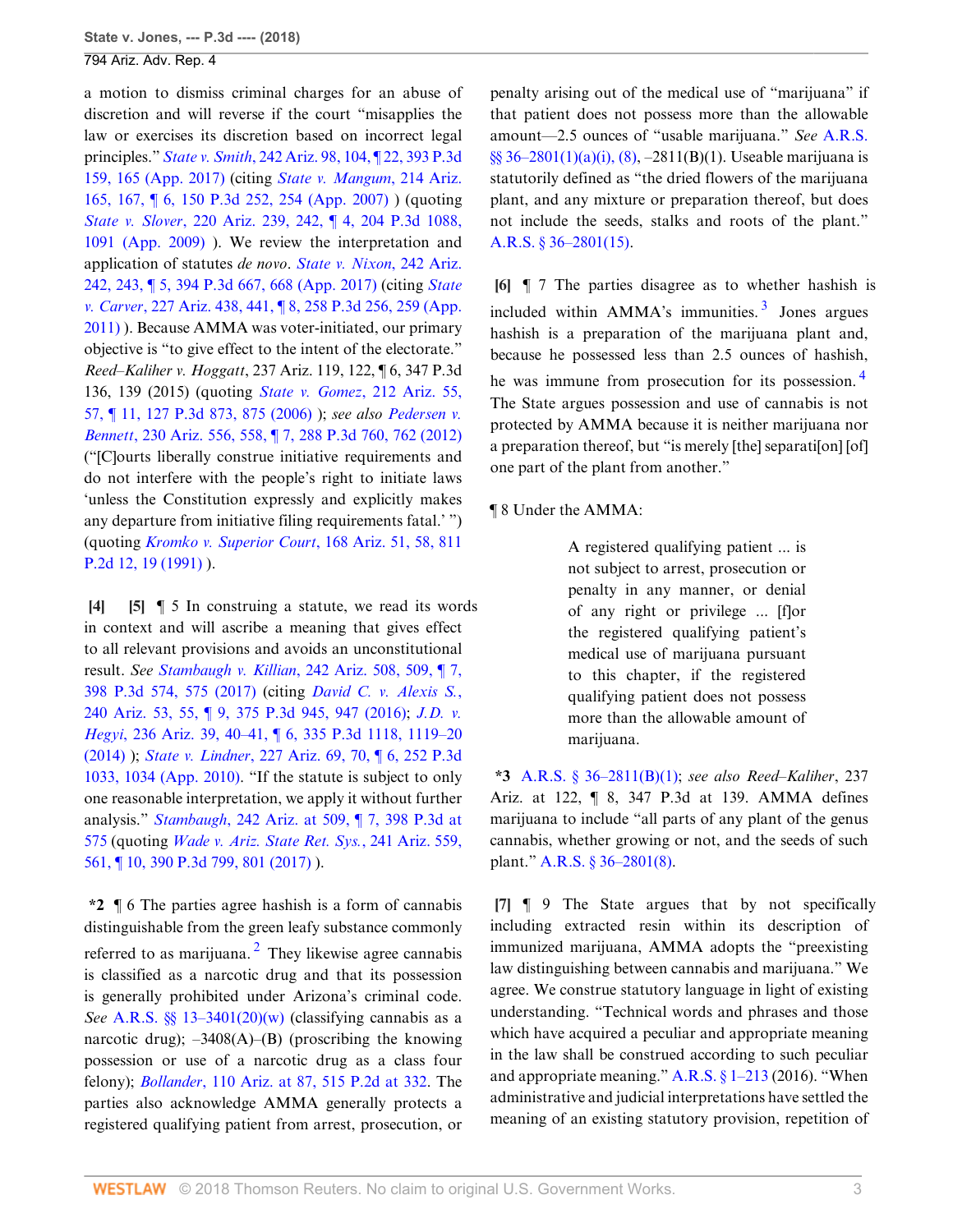the same language in a new statute indicates, as a general matter, the intent to incorporate the administrative and judicial interpretations as well." *[Bragdon v. Abbott](http://www.westlaw.com/Link/Document/FullText?findType=Y&serNum=1998132143&pubNum=0000708&originatingDoc=Ibbf85b5079b411e881e3e57c1f40e5c7&refType=RP&originationContext=document&vr=3.0&rs=cblt1.0&transitionType=DocumentItem&contextData=(sc.Search))*, 524 [U.S. 624, 645, 118 S.Ct. 2196, 141 L.Ed.2d 540 \(1998\)](http://www.westlaw.com/Link/Document/FullText?findType=Y&serNum=1998132143&pubNum=0000708&originatingDoc=Ibbf85b5079b411e881e3e57c1f40e5c7&refType=RP&originationContext=document&vr=3.0&rs=cblt1.0&transitionType=DocumentItem&contextData=(sc.Search)); *see also* Antonin Scalia & Bryan A. Garner, *Reading Law: The Interpretation of Legal Texts*, 322 (2012) ("If a statute uses words or phrases that have already received authoritative construction ... they are to be understood according to that construction."); *id.* at 327 ("Repeals by implication are disfavored.").

<span id="page-3-1"></span><span id="page-3-0"></span>**[\[8](#page-1-3)] [\[9](#page-1-4)]** ¶ 10 According to our supreme court, hashish is " 'the resin extracted' from the marijuana plant," criminalized as cannabis, a narcotic drug, and distinct from marijuana. *Bollander*[, 110 Ariz. at 87, 515 P.2d](http://www.westlaw.com/Link/Document/FullText?findType=Y&serNum=1973125355&pubNum=0000661&originatingDoc=Ibbf85b5079b411e881e3e57c1f40e5c7&refType=RP&fi=co_pp_sp_661_332&originationContext=document&vr=3.0&rs=cblt1.0&transitionType=DocumentItem&contextData=(sc.Search)#co_pp_sp_661_332) [at 332.](http://www.westlaw.com/Link/Document/FullText?findType=Y&serNum=1973125355&pubNum=0000661&originatingDoc=Ibbf85b5079b411e881e3e57c1f40e5c7&refType=RP&fi=co_pp_sp_661_332&originationContext=document&vr=3.0&rs=cblt1.0&transitionType=DocumentItem&contextData=(sc.Search)#co_pp_sp_661_332) "[T]he legislature has recognized hashish and marijuana as two distinct forms of cannabis.... but marijuana alone has been singled out for separate treatment under our statutes." *[Id.](http://www.westlaw.com/Link/Document/FullText?findType=Y&serNum=1973125355&pubNum=0000156&originatingDoc=Ibbf85b5079b411e881e3e57c1f40e5c7&refType=RP&originationContext=document&vr=3.0&rs=cblt1.0&transitionType=DocumentItem&contextData=(sc.Search))* We have held that our legislature's differing treatment of hashish and marijuana is to be attributed to the great potency of the former, rendering it "susceptible to serious and extensive abuse." *State v. Floyd,* [120 Ariz. 358, 360, 586 P.2d 203, 205 \(App.](http://www.westlaw.com/Link/Document/FullText?findType=Y&serNum=1978131269&pubNum=0000661&originatingDoc=Ibbf85b5079b411e881e3e57c1f40e5c7&refType=RP&fi=co_pp_sp_661_205&originationContext=document&vr=3.0&rs=cblt1.0&transitionType=DocumentItem&contextData=(sc.Search)#co_pp_sp_661_205) [1978\)](http://www.westlaw.com/Link/Document/FullText?findType=Y&serNum=1978131269&pubNum=0000661&originatingDoc=Ibbf85b5079b411e881e3e57c1f40e5c7&refType=RP&fi=co_pp_sp_661_205&originationContext=document&vr=3.0&rs=cblt1.0&transitionType=DocumentItem&contextData=(sc.Search)#co_pp_sp_661_205).

¶ 11 AMMA is silent as to hashish. Prior understanding of the pertinent words strongly indicates that AMMA in no way immunizes the possession or use of hashish.

¶ 12 That AMMA immunizes medical use of a mixture or preparation of the marijuana plant does not immunize hashish. "Mixture or preparation" means the combining of marijuana with non-marijuana elements to make "consumables" such as brownies and the like. [A.R.S. §](http://www.westlaw.com/Link/Document/FullText?findType=L&pubNum=1000251&cite=AZSTS36-2801&originatingDoc=Ibbf85b5079b411e881e3e57c1f40e5c7&refType=LQ&originationContext=document&vr=3.0&rs=cblt1.0&transitionType=DocumentItem&contextData=(sc.Search)) [36–2801\(15\).](http://www.westlaw.com/Link/Document/FullText?findType=L&pubNum=1000251&cite=AZSTS36-2801&originatingDoc=Ibbf85b5079b411e881e3e57c1f40e5c7&refType=LQ&originationContext=document&vr=3.0&rs=cblt1.0&transitionType=DocumentItem&contextData=(sc.Search)) Hashish, by contrast, is processed from the separated or extracted resin.

¶ 13 The dissent, citing *[State ex rel. Montgomery v.](http://www.westlaw.com/Link/Document/FullText?findType=Y&serNum=2029355122&pubNum=0004645&originatingDoc=Ibbf85b5079b411e881e3e57c1f40e5c7&refType=RP&fi=co_pp_sp_4645_202&originationContext=document&vr=3.0&rs=cblt1.0&transitionType=DocumentItem&contextData=(sc.Search)#co_pp_sp_4645_202) [Woodburn ex rel. Cty. of Maricopa](http://www.westlaw.com/Link/Document/FullText?findType=Y&serNum=2029355122&pubNum=0004645&originatingDoc=Ibbf85b5079b411e881e3e57c1f40e5c7&refType=RP&fi=co_pp_sp_4645_202&originationContext=document&vr=3.0&rs=cblt1.0&transitionType=DocumentItem&contextData=(sc.Search)#co_pp_sp_4645_202)*, 231 Ariz. 215, [216, 292 P.3d 201, 202 \(App. 2012\)](http://www.westlaw.com/Link/Document/FullText?findType=Y&serNum=2029355122&pubNum=0004645&originatingDoc=Ibbf85b5079b411e881e3e57c1f40e5c7&refType=RP&fi=co_pp_sp_4645_202&originationContext=document&vr=3.0&rs=cblt1.0&transitionType=DocumentItem&contextData=(sc.Search)#co_pp_sp_4645_202), notes that the language of a voter initiative is determinative if it is clear and unequivocal. There is, in AMMA, no clear and unequivocal language immunizing hashish. If the drafters wanted to immunize the possession of hashish they should have said so.<sup>[5](#page-6-4)</sup> We cannot conclude that Arizona voters intended to do so.

<span id="page-3-2"></span>**\*4** ¶ 14 We cannot speculate that the voters, in allowing the limited use of marijuana to ameliorate patients' suffering and distress, would, if they also intended to similarly immunize the use of hashish, have allowed the same quantity of narcotics as of the relatively benign flowers of the marijuana plant.

### **CONCLUSION**

¶ 15 Jones's convictions and sentences are affirmed.

[JONES,](http://www.westlaw.com/Link/Document/FullText?findType=h&pubNum=176284&cite=0430848901&originatingDoc=Ibbf85b5079b411e881e3e57c1f40e5c7&refType=RQ&originationContext=document&vr=3.0&rs=cblt1.0&transitionType=DocumentItem&contextData=(sc.Search)) Judge, dissenting:

¶ 16 The AMMA immunizes the medicinal use of "marijuana" by registered qualifying patients. The specific definition of marijuana, found within the AMMA, clearly encompasses all forms of the marijuana plant, including its resin, and is consistent with the spirit and purpose of the AMMA. These circumstances evidence an intent to include hashish, or cannabis, *see supra* n.3, within the scope of substances protected by the AMMA, and we must give effect to that intent. Accordingly, I respectfully dissent.

¶ 17 The appellate court's primary objective in construing statutes adopted by a voter initiative is to give effect to the intent of the electorate. *Reed–Kaliher*, 237 Ariz. at 122, ¶ 6, 347 P.3d at 139 (quoting *Gomez*[, 212 Ariz. at](http://www.westlaw.com/Link/Document/FullText?findType=Y&serNum=2008374610&pubNum=0004645&originatingDoc=Ibbf85b5079b411e881e3e57c1f40e5c7&refType=RP&fi=co_pp_sp_4645_875&originationContext=document&vr=3.0&rs=cblt1.0&transitionType=DocumentItem&contextData=(sc.Search)#co_pp_sp_4645_875) [57, ¶ 11, 127 P.3d at 875\)](http://www.westlaw.com/Link/Document/FullText?findType=Y&serNum=2008374610&pubNum=0004645&originatingDoc=Ibbf85b5079b411e881e3e57c1f40e5c7&refType=RP&fi=co_pp_sp_4645_875&originationContext=document&vr=3.0&rs=cblt1.0&transitionType=DocumentItem&contextData=(sc.Search)#co_pp_sp_4645_875). The most reliable indicator of that intent is the language of the statute. *[White Mountain](http://www.westlaw.com/Link/Document/FullText?findType=Y&serNum=2040555009&pubNum=0004645&originatingDoc=Ibbf85b5079b411e881e3e57c1f40e5c7&refType=RP&fi=co_pp_sp_4645_435&originationContext=document&vr=3.0&rs=cblt1.0&transitionType=DocumentItem&contextData=(sc.Search)#co_pp_sp_4645_435) [Health Ctr., Inc. v. Maricopa Cty.](http://www.westlaw.com/Link/Document/FullText?findType=Y&serNum=2040555009&pubNum=0004645&originatingDoc=Ibbf85b5079b411e881e3e57c1f40e5c7&refType=RP&fi=co_pp_sp_4645_435&originationContext=document&vr=3.0&rs=cblt1.0&transitionType=DocumentItem&contextData=(sc.Search)#co_pp_sp_4645_435)*, 241 Ariz. 230, 249, ¶ [68, 386 P.3d 416, 435 \(App. 2016\)](http://www.westlaw.com/Link/Document/FullText?findType=Y&serNum=2040555009&pubNum=0004645&originatingDoc=Ibbf85b5079b411e881e3e57c1f40e5c7&refType=RP&fi=co_pp_sp_4645_435&originationContext=document&vr=3.0&rs=cblt1.0&transitionType=DocumentItem&contextData=(sc.Search)#co_pp_sp_4645_435) (citing *[U.S. Parking](http://www.westlaw.com/Link/Document/FullText?findType=Y&serNum=1989050946&pubNum=0000661&originatingDoc=Ibbf85b5079b411e881e3e57c1f40e5c7&refType=RP&fi=co_pp_sp_661_34&originationContext=document&vr=3.0&rs=cblt1.0&transitionType=DocumentItem&contextData=(sc.Search)#co_pp_sp_661_34) Sys. v. City of Phx.*[, 160 Ariz. 210, 211, 772 P.2d 33,](http://www.westlaw.com/Link/Document/FullText?findType=Y&serNum=1989050946&pubNum=0000661&originatingDoc=Ibbf85b5079b411e881e3e57c1f40e5c7&refType=RP&fi=co_pp_sp_661_34&originationContext=document&vr=3.0&rs=cblt1.0&transitionType=DocumentItem&contextData=(sc.Search)#co_pp_sp_661_34) [34 \(App. 1989\),](http://www.westlaw.com/Link/Document/FullText?findType=Y&serNum=1989050946&pubNum=0000661&originatingDoc=Ibbf85b5079b411e881e3e57c1f40e5c7&refType=RP&fi=co_pp_sp_661_34&originationContext=document&vr=3.0&rs=cblt1.0&transitionType=DocumentItem&contextData=(sc.Search)#co_pp_sp_661_34) and *[Cty. of Cochise v. Faria](http://www.westlaw.com/Link/Document/FullText?findType=Y&serNum=2019128821&pubNum=0004645&originatingDoc=Ibbf85b5079b411e881e3e57c1f40e5c7&refType=RP&fi=co_pp_sp_4645_960&originationContext=document&vr=3.0&rs=cblt1.0&transitionType=DocumentItem&contextData=(sc.Search)#co_pp_sp_4645_960)*, 221 Ariz. [619, 622, ¶ 9, 212 P.3d 957, 960 \(App. 2009\)](http://www.westlaw.com/Link/Document/FullText?findType=Y&serNum=2019128821&pubNum=0004645&originatingDoc=Ibbf85b5079b411e881e3e57c1f40e5c7&refType=RP&fi=co_pp_sp_4645_960&originationContext=document&vr=3.0&rs=cblt1.0&transitionType=DocumentItem&contextData=(sc.Search)#co_pp_sp_4645_960) ). "When the text is clear and unambiguous, we apply the plain meaning and our inquiry ends." *[State v. Burbey](http://www.westlaw.com/Link/Document/FullText?findType=Y&serNum=2042878023&pubNum=0004645&originatingDoc=Ibbf85b5079b411e881e3e57c1f40e5c7&refType=RP&fi=co_pp_sp_4645_147&originationContext=document&vr=3.0&rs=cblt1.0&transitionType=DocumentItem&contextData=(sc.Search)#co_pp_sp_4645_147)*, 243 [Ariz. 145, 147, ¶ 7, 403 P.3d 145, 147 \(2017\)](http://www.westlaw.com/Link/Document/FullText?findType=Y&serNum=2042878023&pubNum=0004645&originatingDoc=Ibbf85b5079b411e881e3e57c1f40e5c7&refType=RP&fi=co_pp_sp_4645_147&originationContext=document&vr=3.0&rs=cblt1.0&transitionType=DocumentItem&contextData=(sc.Search)#co_pp_sp_4645_147) (citing *Stambaugh*[, 242 Ariz. at 509, 511, ¶¶ 7, 17, 398 P.3d at 575,](http://www.westlaw.com/Link/Document/FullText?findType=Y&serNum=2042304492&pubNum=0004645&originatingDoc=Ibbf85b5079b411e881e3e57c1f40e5c7&refType=RP&fi=co_pp_sp_4645_575&originationContext=document&vr=3.0&rs=cblt1.0&transitionType=DocumentItem&contextData=(sc.Search)#co_pp_sp_4645_575) [577](http://www.westlaw.com/Link/Document/FullText?findType=Y&serNum=2042304492&pubNum=0004645&originatingDoc=Ibbf85b5079b411e881e3e57c1f40e5c7&refType=RP&fi=co_pp_sp_4645_575&originationContext=document&vr=3.0&rs=cblt1.0&transitionType=DocumentItem&contextData=(sc.Search)#co_pp_sp_4645_575)). Only when the language is susceptible to different reasonable meanings does the court consider "secondary interpretation methods, including consideration of the statute's 'subject matter, its historical background, its effect and consequences, and its spirit and purpose.' " *[Id.](http://www.westlaw.com/Link/Document/FullText?findType=Y&serNum=2042878023&pubNum=0000156&originatingDoc=Ibbf85b5079b411e881e3e57c1f40e5c7&refType=RP&originationContext=document&vr=3.0&rs=cblt1.0&transitionType=DocumentItem&contextData=(sc.Search))* (quoting *[State ex rel. Polk v. Campbell](http://www.westlaw.com/Link/Document/FullText?findType=Y&serNum=2038881907&pubNum=0004645&originatingDoc=Ibbf85b5079b411e881e3e57c1f40e5c7&refType=RP&fi=co_pp_sp_4645_930&originationContext=document&vr=3.0&rs=cblt1.0&transitionType=DocumentItem&contextData=(sc.Search)#co_pp_sp_4645_930)*, 239 Ariz. 405, 406, [¶ 5, 372 P.3d 929, 930 \(2016\)](http://www.westlaw.com/Link/Document/FullText?findType=Y&serNum=2038881907&pubNum=0004645&originatingDoc=Ibbf85b5079b411e881e3e57c1f40e5c7&refType=RP&fi=co_pp_sp_4645_930&originationContext=document&vr=3.0&rs=cblt1.0&transitionType=DocumentItem&contextData=(sc.Search)#co_pp_sp_4645_930) ).

¶ 18 The AMMA protects a registered qualifying patient from arrest, prosecution, or penalty arising from the use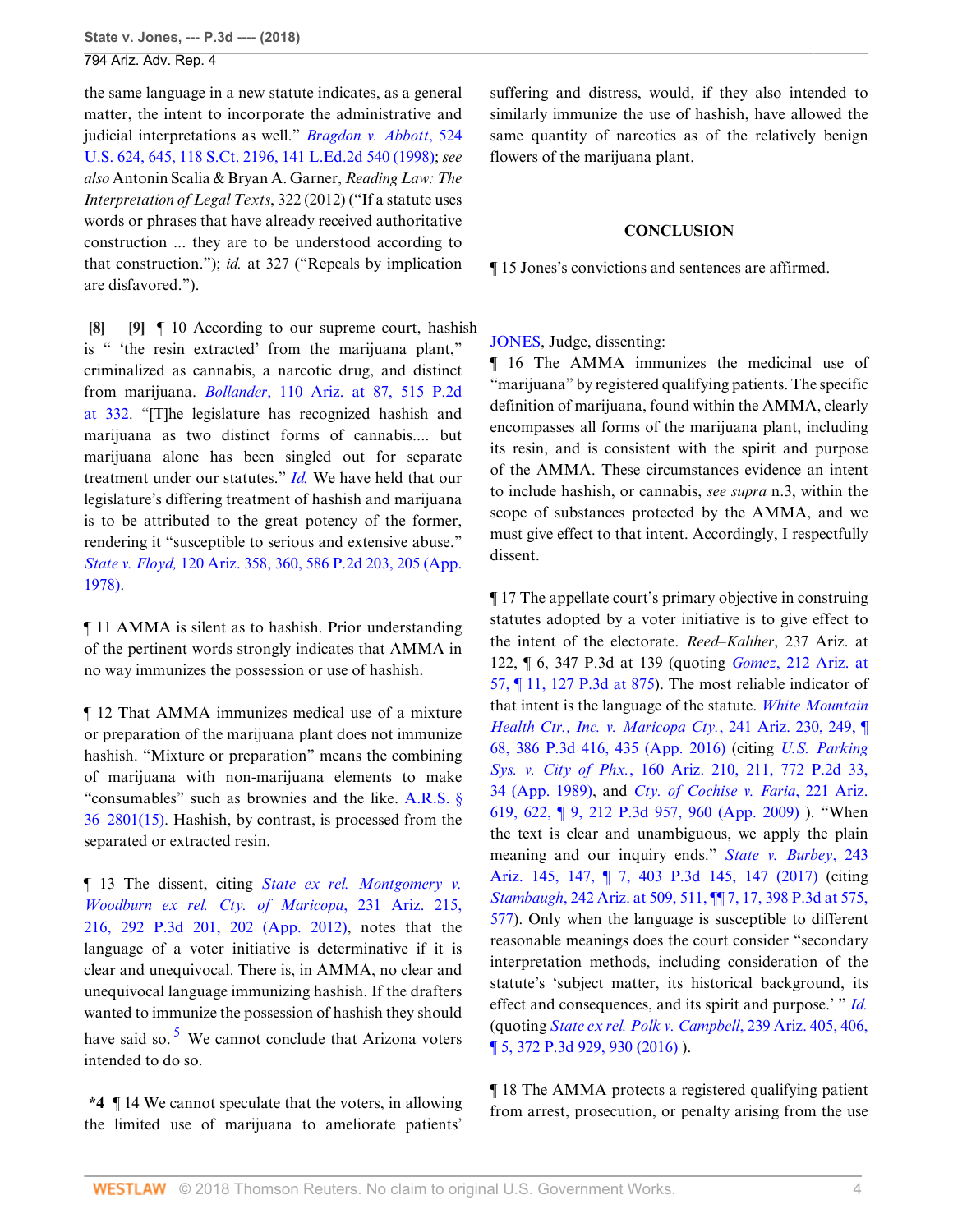of "marijuana" for medicinal purposes. [6](#page-6-5) [A.R.S. § 36–](http://www.westlaw.com/Link/Document/FullText?findType=L&pubNum=1000251&cite=AZSTS36-2811&originatingDoc=Ibbf85b5079b411e881e3e57c1f40e5c7&refType=LQ&originationContext=document&vr=3.0&rs=cblt1.0&transitionType=DocumentItem&contextData=(sc.Search))  $2811(B)(1)$ . Although the term "marijuana" may, in some contexts, be understood to refer only to the leaves of the cannabis sativa plant, the majority's reliance upon a common understanding of the term is misplaced because the AMMA specifically defines "marijuana." A statutory definition trumps any meaning "generally and ordinarily given to such words." *Enloe v. Baker*[, 94 Ariz. 295, 298,](http://www.westlaw.com/Link/Document/FullText?findType=Y&serNum=1963124240&pubNum=0000661&originatingDoc=Ibbf85b5079b411e881e3e57c1f40e5c7&refType=RP&originationContext=document&vr=3.0&rs=cblt1.0&transitionType=DocumentItem&contextData=(sc.Search)) [383 P.2d 748 \(1963\)](http://www.westlaw.com/Link/Document/FullText?findType=Y&serNum=1963124240&pubNum=0000661&originatingDoc=Ibbf85b5079b411e881e3e57c1f40e5c7&refType=RP&originationContext=document&vr=3.0&rs=cblt1.0&transitionType=DocumentItem&contextData=(sc.Search)) (citing *[Sisk v. Ariz. Ice & Cold Storage](http://www.westlaw.com/Link/Document/FullText?findType=Y&serNum=1943112808&pubNum=0000661&originatingDoc=Ibbf85b5079b411e881e3e57c1f40e5c7&refType=RP&originationContext=document&vr=3.0&rs=cblt1.0&transitionType=DocumentItem&contextData=(sc.Search)) Co.*[, 60 Ariz. 496, 501, 141 P.2d 395 \(1943\)](http://www.westlaw.com/Link/Document/FullText?findType=Y&serNum=1943112808&pubNum=0000661&originatingDoc=Ibbf85b5079b411e881e3e57c1f40e5c7&refType=RP&originationContext=document&vr=3.0&rs=cblt1.0&transitionType=DocumentItem&contextData=(sc.Search)) ); *see also State v. Petrak*[, 198 Ariz. 260, 264, ¶ 10, 8 P.3d 1174, 1178](http://www.westlaw.com/Link/Document/FullText?findType=Y&serNum=2000494678&pubNum=0004645&originatingDoc=Ibbf85b5079b411e881e3e57c1f40e5c7&refType=RP&fi=co_pp_sp_4645_1178&originationContext=document&vr=3.0&rs=cblt1.0&transitionType=DocumentItem&contextData=(sc.Search)#co_pp_sp_4645_1178) [\(App. 2000\)](http://www.westlaw.com/Link/Document/FullText?findType=Y&serNum=2000494678&pubNum=0004645&originatingDoc=Ibbf85b5079b411e881e3e57c1f40e5c7&refType=RP&fi=co_pp_sp_4645_1178&originationContext=document&vr=3.0&rs=cblt1.0&transitionType=DocumentItem&contextData=(sc.Search)#co_pp_sp_4645_1178) ("If statutory terms are defined, we apply that definition.") (citing *[State v. Reynolds](http://www.westlaw.com/Link/Document/FullText?findType=Y&serNum=1992021418&pubNum=0000661&originatingDoc=Ibbf85b5079b411e881e3e57c1f40e5c7&refType=RP&fi=co_pp_sp_661_682&originationContext=document&vr=3.0&rs=cblt1.0&transitionType=DocumentItem&contextData=(sc.Search)#co_pp_sp_661_682)*, 170 Ariz. 233, [234, 823 P.2d 681, 682 \(1992\)](http://www.westlaw.com/Link/Document/FullText?findType=Y&serNum=1992021418&pubNum=0000661&originatingDoc=Ibbf85b5079b411e881e3e57c1f40e5c7&refType=RP&fi=co_pp_sp_661_682&originationContext=document&vr=3.0&rs=cblt1.0&transitionType=DocumentItem&contextData=(sc.Search)#co_pp_sp_661_682) ). Therefore, the AMMA's definition of "marijuana" controls our analysis of the word within the context of its application.

¶ 19 The Act defines "marijuana" broadly to include "all parts of any plant of the genus cannabis whether growing or not, and the seeds of such plant." [A.R.S. § 36–2801\(8\)](http://www.westlaw.com/Link/Document/FullText?findType=L&pubNum=1000251&cite=AZSTS36-2801&originatingDoc=Ibbf85b5079b411e881e3e57c1f40e5c7&refType=LQ&originationContext=document&vr=3.0&rs=cblt1.0&transitionType=DocumentItem&contextData=(sc.Search)). The resin extracted from the marijuana plant—cannabis —is a part of a plant of the genus cannabis, just as sap is a part of a tree. Cannabis is therefore "marijuana," as defined within the AMMA, and subject to its protections.

**\*5** ¶ 20 The majority nonetheless suggests a special meaning of "marijuana" was intended within the AMMA because the resin and leaves are treated differently under the criminal code. *See supra* ¶ 10. But words and phrases may not be given an acquired meaning if they are otherwise defined within the statutory scheme. *See [Bell](http://www.westlaw.com/Link/Document/FullText?findType=Y&serNum=2035369766&pubNum=0004645&originatingDoc=Ibbf85b5079b411e881e3e57c1f40e5c7&refType=RP&fi=co_pp_sp_4645_1154&originationContext=document&vr=3.0&rs=cblt1.0&transitionType=DocumentItem&contextData=(sc.Search)#co_pp_sp_4645_1154) v. Indus. Comm'n*[, 236 Ariz. 478, 483, ¶ 28, 341 P.3d](http://www.westlaw.com/Link/Document/FullText?findType=Y&serNum=2035369766&pubNum=0004645&originatingDoc=Ibbf85b5079b411e881e3e57c1f40e5c7&refType=RP&fi=co_pp_sp_4645_1154&originationContext=document&vr=3.0&rs=cblt1.0&transitionType=DocumentItem&contextData=(sc.Search)#co_pp_sp_4645_1154) [1149, 1154 \(2015\)](http://www.westlaw.com/Link/Document/FullText?findType=Y&serNum=2035369766&pubNum=0004645&originatingDoc=Ibbf85b5079b411e881e3e57c1f40e5c7&refType=RP&fi=co_pp_sp_4645_1154&originationContext=document&vr=3.0&rs=cblt1.0&transitionType=DocumentItem&contextData=(sc.Search)#co_pp_sp_4645_1154) (citing *[Kilpatrick v. Superior Court](http://www.westlaw.com/Link/Document/FullText?findType=Y&serNum=1970130493&pubNum=0000661&originatingDoc=Ibbf85b5079b411e881e3e57c1f40e5c7&refType=RP&fi=co_pp_sp_661_26&originationContext=document&vr=3.0&rs=cblt1.0&transitionType=DocumentItem&contextData=(sc.Search)#co_pp_sp_661_26)*, [105 Ariz. 413, 421, 466 P.2d 18, 26 \(1970\)](http://www.westlaw.com/Link/Document/FullText?findType=Y&serNum=1970130493&pubNum=0000661&originatingDoc=Ibbf85b5079b411e881e3e57c1f40e5c7&refType=RP&fi=co_pp_sp_661_26&originationContext=document&vr=3.0&rs=cblt1.0&transitionType=DocumentItem&contextData=(sc.Search)#co_pp_sp_661_26) ); *[State v.](http://www.westlaw.com/Link/Document/FullText?findType=Y&serNum=2014435838&pubNum=0004645&originatingDoc=Ibbf85b5079b411e881e3e57c1f40e5c7&refType=RP&fi=co_pp_sp_4645_268&originationContext=document&vr=3.0&rs=cblt1.0&transitionType=DocumentItem&contextData=(sc.Search)#co_pp_sp_4645_268) Cox*[, 217 Ariz. 353, 356, ¶ 20, 174 P.3d 265, 268 \(2007\)](http://www.westlaw.com/Link/Document/FullText?findType=Y&serNum=2014435838&pubNum=0004645&originatingDoc=Ibbf85b5079b411e881e3e57c1f40e5c7&refType=RP&fi=co_pp_sp_4645_268&originationContext=document&vr=3.0&rs=cblt1.0&transitionType=DocumentItem&contextData=(sc.Search)#co_pp_sp_4645_268) (citing *State v. Riggs*[, 189 Ariz. 327, 333, 942 P.2d 1159,](http://www.westlaw.com/Link/Document/FullText?findType=Y&serNum=1997149935&pubNum=0000661&originatingDoc=Ibbf85b5079b411e881e3e57c1f40e5c7&refType=RP&fi=co_pp_sp_661_1165&originationContext=document&vr=3.0&rs=cblt1.0&transitionType=DocumentItem&contextData=(sc.Search)#co_pp_sp_661_1165) [1165 \(1997\)](http://www.westlaw.com/Link/Document/FullText?findType=Y&serNum=1997149935&pubNum=0000661&originatingDoc=Ibbf85b5079b411e881e3e57c1f40e5c7&refType=RP&fi=co_pp_sp_661_1165&originationContext=document&vr=3.0&rs=cblt1.0&transitionType=DocumentItem&contextData=(sc.Search)#co_pp_sp_661_1165), and [A.R.S. § 1–213\)](http://www.westlaw.com/Link/Document/FullText?findType=L&pubNum=1000251&cite=AZSTS1-213&originatingDoc=Ibbf85b5079b411e881e3e57c1f40e5c7&refType=LQ&originationContext=document&vr=3.0&rs=cblt1.0&transitionType=DocumentItem&contextData=(sc.Search)); *see also [People v.](http://www.westlaw.com/Link/Document/FullText?findType=Y&serNum=2035289776&pubNum=0007047&originatingDoc=Ibbf85b5079b411e881e3e57c1f40e5c7&refType=RP&fi=co_pp_sp_7047_180&originationContext=document&vr=3.0&rs=cblt1.0&transitionType=DocumentItem&contextData=(sc.Search)#co_pp_sp_7047_180) Mulcrevy*[, 233 Cal.App.4th 127, 182 Cal.Rptr.3d 176,](http://www.westlaw.com/Link/Document/FullText?findType=Y&serNum=2035289776&pubNum=0007047&originatingDoc=Ibbf85b5079b411e881e3e57c1f40e5c7&refType=RP&fi=co_pp_sp_7047_180&originationContext=document&vr=3.0&rs=cblt1.0&transitionType=DocumentItem&contextData=(sc.Search)#co_pp_sp_7047_180) [180–81 \(2014\)](http://www.westlaw.com/Link/Document/FullText?findType=Y&serNum=2035289776&pubNum=0007047&originatingDoc=Ibbf85b5079b411e881e3e57c1f40e5c7&refType=RP&fi=co_pp_sp_7047_180&originationContext=document&vr=3.0&rs=cblt1.0&transitionType=DocumentItem&contextData=(sc.Search)#co_pp_sp_7047_180) (adopting the pre-existing definitions of marijuana and concentrated cannabis where the state's medical marijuana act did not otherwise define the terms) (citing *People v. Scott*[, 58 Cal.4th 1415, 171 Cal.Rptr.3d](http://www.westlaw.com/Link/Document/FullText?findType=Y&serNum=2033407277&pubNum=0004645&originatingDoc=Ibbf85b5079b411e881e3e57c1f40e5c7&refType=RP&originationContext=document&vr=3.0&rs=cblt1.0&transitionType=DocumentItem&contextData=(sc.Search)) [638, 324 P.3d 827 \(2014\)](http://www.westlaw.com/Link/Document/FullText?findType=Y&serNum=2033407277&pubNum=0004645&originatingDoc=Ibbf85b5079b411e881e3e57c1f40e5c7&refType=RP&originationContext=document&vr=3.0&rs=cblt1.0&transitionType=DocumentItem&contextData=(sc.Search)) ). Here, the AMMA *does* define "marijuana" for purposes of delineating the bounds of its grant of immunity, and a prior understanding of the term, memorialized in a separate section of the code, cannot supplant that definition.

<span id="page-4-1"></span><span id="page-4-0"></span>¶ 21 Nor is it appropriate to adopt distinctions advanced under the criminal code where those definitions contradict the plain language of the AMMA. Again, the AMMA defines "marijuana" broadly to include "all parts of any plant of the genus cannabis, whether growing or not, and the seeds of such plant."<sup>[7](#page-6-6)</sup> A.R.S.  $\frac{$36-2801}{8}$ . In contrast, Arizona's criminal statutes separately proscribe the use and possession of marijuana—defined as "all parts of any plant of the genus cannabis, *from which the resin has not been extracted*, whether growing or not, and the seeds of such plant"—separately from the use and possession of cannabis—defined as "the resin extracted from any part of a plant of the genus cannabis." [A.R.S.](http://www.westlaw.com/Link/Document/FullText?findType=L&pubNum=1000251&cite=AZSTS13-3401&originatingDoc=Ibbf85b5079b411e881e3e57c1f40e5c7&refType=LQ&originationContext=document&vr=3.0&rs=cblt1.0&transitionType=DocumentItem&contextData=(sc.Search))  $§$  13–3401(4), (19) (emphasis added). The drafters of the AMMA chose different words to define "marijuana" than those used within the criminal code, and the court must "presume those distinctions are meaningful and evidence an intent to give a different meaning and consequence to the alternate language." *State v. Harm*[, 236 Ariz. 402,](http://www.westlaw.com/Link/Document/FullText?findType=Y&serNum=2035259663&pubNum=0004645&originatingDoc=Ibbf85b5079b411e881e3e57c1f40e5c7&refType=RP&fi=co_pp_sp_4645_1115&originationContext=document&vr=3.0&rs=cblt1.0&transitionType=DocumentItem&contextData=(sc.Search)#co_pp_sp_4645_1115) [407, ¶ 19, 340 P.3d 1110, 1115 \(App. 2015\)](http://www.westlaw.com/Link/Document/FullText?findType=Y&serNum=2035259663&pubNum=0004645&originatingDoc=Ibbf85b5079b411e881e3e57c1f40e5c7&refType=RP&fi=co_pp_sp_4645_1115&originationContext=document&vr=3.0&rs=cblt1.0&transitionType=DocumentItem&contextData=(sc.Search)#co_pp_sp_4645_1115) (citing *Egan v. Fridlund–Horne*, 221 Ariz. 229, 239, ¶ 37, 211 P.3d 1213, 1223 (App. 2009) ). Thus, the omission of the phrase "from which the resin has not been extracted" from the definition of "marijuana" in the AMMA evidences an intent to abandon—not adopt—the criminal code's distinction between the marijuana plant and its resin. *Cf. Hauskins v. McGillicuddy*[, 175 Ariz. 42, 47–48, 852](http://www.westlaw.com/Link/Document/FullText?findType=Y&serNum=1992181586&pubNum=0000661&originatingDoc=Ibbf85b5079b411e881e3e57c1f40e5c7&refType=RP&fi=co_pp_sp_661_1231&originationContext=document&vr=3.0&rs=cblt1.0&transitionType=DocumentItem&contextData=(sc.Search)#co_pp_sp_661_1231) [P.2d 1226, 1231–32 \(App. 1992\)](http://www.westlaw.com/Link/Document/FullText?findType=Y&serNum=1992181586&pubNum=0000661&originatingDoc=Ibbf85b5079b411e881e3e57c1f40e5c7&refType=RP&fi=co_pp_sp_661_1231&originationContext=document&vr=3.0&rs=cblt1.0&transitionType=DocumentItem&contextData=(sc.Search)#co_pp_sp_661_1231) (rejecting the argument that differences in the definition of "excusable neglect" advanced by [A.R.S. § 12–821](http://www.westlaw.com/Link/Document/FullText?findType=L&pubNum=1000251&cite=AZSTS12-821&originatingDoc=Ibbf85b5079b411e881e3e57c1f40e5c7&refType=LQ&originationContext=document&vr=3.0&rs=cblt1.0&transitionType=DocumentItem&contextData=(sc.Search)) and [Arizona Rule of Civil](http://www.westlaw.com/Link/Document/FullText?findType=L&pubNum=1003572&cite=AZSTRCPR60&originatingDoc=Ibbf85b5079b411e881e3e57c1f40e5c7&refType=LQ&originationContext=document&vr=3.0&rs=cblt1.0&transitionType=DocumentItem&contextData=(sc.Search)) [Procedure 60\(c\)](http://www.westlaw.com/Link/Document/FullText?findType=L&pubNum=1003572&cite=AZSTRCPR60&originatingDoc=Ibbf85b5079b411e881e3e57c1f40e5c7&refType=LQ&originationContext=document&vr=3.0&rs=cblt1.0&transitionType=DocumentItem&contextData=(sc.Search)) evidenced an intent to create a new and different meaning where the terms were defined almost identically).

**\*6** ¶ 22 While consideration of the history and purpose of the AMMA is not necessary to apply its plain language, *see Heath v. Kiger*[, 217 Ariz. 492, 495, ¶ 9, 176 P.3d 690,](http://www.westlaw.com/Link/Document/FullText?findType=Y&serNum=2015296995&pubNum=0004645&originatingDoc=Ibbf85b5079b411e881e3e57c1f40e5c7&refType=RP&fi=co_pp_sp_4645_693&originationContext=document&vr=3.0&rs=cblt1.0&transitionType=DocumentItem&contextData=(sc.Search)#co_pp_sp_4645_693) [693 \(2008\)](http://www.westlaw.com/Link/Document/FullText?findType=Y&serNum=2015296995&pubNum=0004645&originatingDoc=Ibbf85b5079b411e881e3e57c1f40e5c7&refType=RP&fi=co_pp_sp_4645_693&originationContext=document&vr=3.0&rs=cblt1.0&transitionType=DocumentItem&contextData=(sc.Search)#co_pp_sp_4645_693) (citing *[Jett v. City of Tucson](http://www.westlaw.com/Link/Document/FullText?findType=Y&serNum=1994196271&pubNum=0000661&originatingDoc=Ibbf85b5079b411e881e3e57c1f40e5c7&refType=RP&fi=co_pp_sp_661_430&originationContext=document&vr=3.0&rs=cblt1.0&transitionType=DocumentItem&contextData=(sc.Search)#co_pp_sp_661_430)*, 180 Ariz. 115, [119, 882 P.2d 426, 430 \(1994\)](http://www.westlaw.com/Link/Document/FullText?findType=Y&serNum=1994196271&pubNum=0000661&originatingDoc=Ibbf85b5079b411e881e3e57c1f40e5c7&refType=RP&fi=co_pp_sp_661_430&originationContext=document&vr=3.0&rs=cblt1.0&transitionType=DocumentItem&contextData=(sc.Search)#co_pp_sp_661_430) ), an expansive definition of marijuana is consistent with the AMMA's purpose "to protect patients with debilitating medical conditions ... engage[d] in the medical use of marijuana," *[State v.](http://www.westlaw.com/Link/Document/FullText?findType=Y&serNum=2038807866&pubNum=0004645&originatingDoc=Ibbf85b5079b411e881e3e57c1f40e5c7&refType=RP&fi=co_pp_sp_4645_289&originationContext=document&vr=3.0&rs=cblt1.0&transitionType=DocumentItem&contextData=(sc.Search)#co_pp_sp_4645_289) Gear*[, 239 Ariz. 343, 345, ¶ 11, 372 P.3d 287, 289 \(2016\)](http://www.westlaw.com/Link/Document/FullText?findType=Y&serNum=2038807866&pubNum=0004645&originatingDoc=Ibbf85b5079b411e881e3e57c1f40e5c7&refType=RP&fi=co_pp_sp_4645_289&originationContext=document&vr=3.0&rs=cblt1.0&transitionType=DocumentItem&contextData=(sc.Search)#co_pp_sp_4645_289) (quoting Prop. 203,  $\S$  2(G), Ariz. Sec'y of State, 2010 Publicity Pamphlet 83). Although cannabis is understood to be more potent than the unadulterated leaves of the marijuana plant, and a patient could potentially obtain "more" medicinal value by choosing 2.5 ounces of a product containing cannabis than from choosing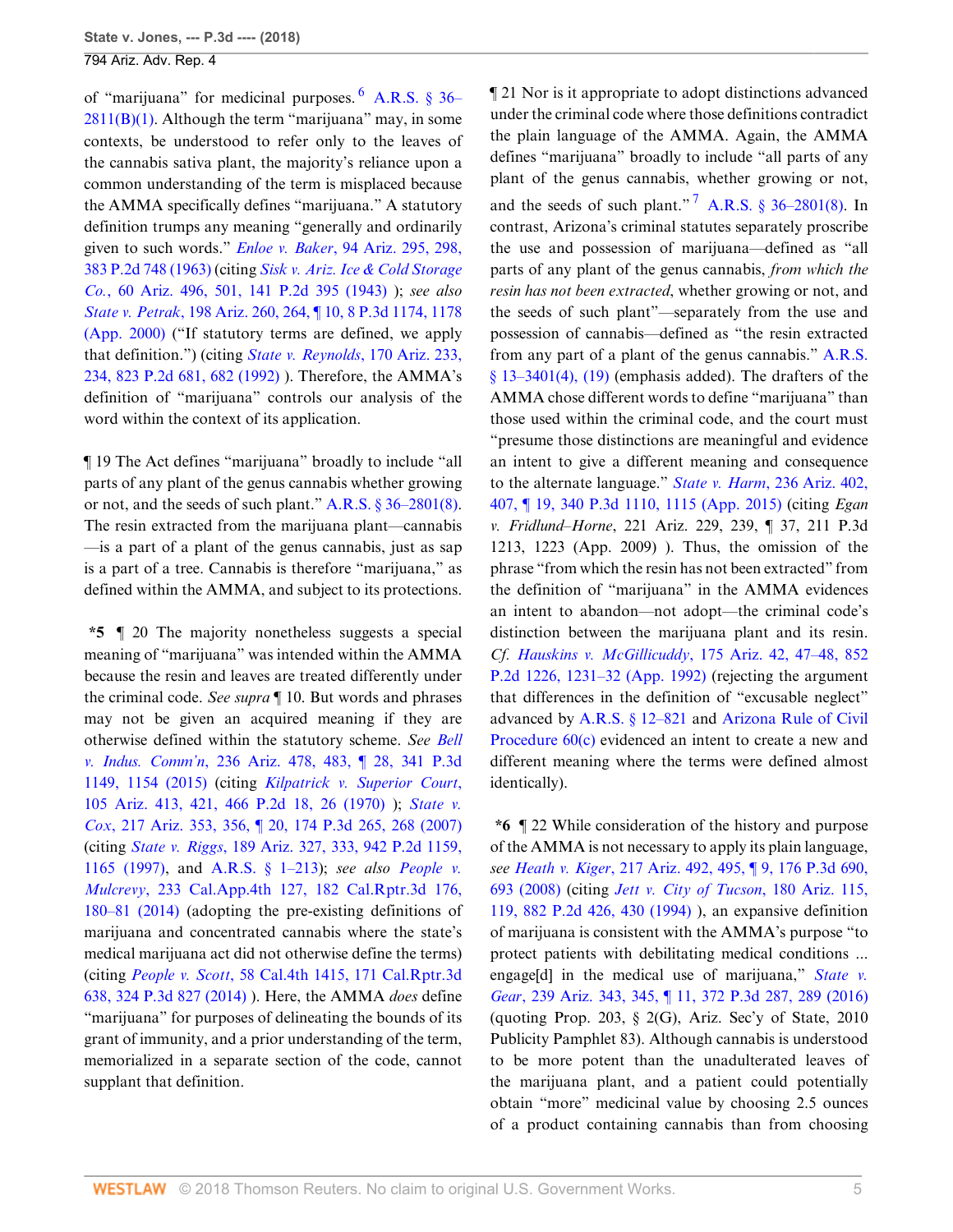2.5 ounces of one containing leaves from the marijuana plant, this result is not impossible or absurd. Nor does the increased potency of cannabis preclude appropriate medical use. Distinctions among forms of marijuana may make sense within the context of punishing illegal recreational drug use but serve no legitimate purpose where substances are used for therapeutic reasons. *See Reed–Kaliher*, 237 Ariz. at 123, ¶ 17, 347 P.3d at 140 (noting a legislative intent "to distinguish between illicit use and lawful medicinal use of such drugs" as marijuana, narcotic, or prescription drugs while placed on probation) (citing [A.R.S. § 13–3408\(G\)](http://www.westlaw.com/Link/Document/FullText?findType=L&pubNum=1000251&cite=AZSTS13-3408&originatingDoc=Ibbf85b5079b411e881e3e57c1f40e5c7&refType=LQ&originationContext=document&vr=3.0&rs=cblt1.0&transitionType=DocumentItem&contextData=(sc.Search)) ); *see also* [A.R.S. § 13–3412\(A\)](http://www.westlaw.com/Link/Document/FullText?findType=L&pubNum=1000251&cite=AZSTS13-3412&originatingDoc=Ibbf85b5079b411e881e3e57c1f40e5c7&refType=LQ&originationContext=document&vr=3.0&rs=cblt1.0&transitionType=DocumentItem&contextData=(sc.Search)) [\(7\)–\(8\)](http://www.westlaw.com/Link/Document/FullText?findType=L&pubNum=1000251&cite=AZSTS13-3412&originatingDoc=Ibbf85b5079b411e881e3e57c1f40e5c7&refType=LQ&originationContext=document&vr=3.0&rs=cblt1.0&transitionType=DocumentItem&contextData=(sc.Search)) (exempting from criminal prosecution persons possessing or using narcotics pursuant to a doctor's prescription). Different forms or delivery methods of marijuana may be more or less appropriate, depending upon the patient's age, condition, abilities, and desired dosage. *See* Daniel G. Orenstein, *Voter Madness? Voter Intent and the Arizona Medical Marijuana Act*, Ariz. St. L.J. 391, 407–08 (2015). When considered in the context of medicinal use, there is no logical reason to limit how the therapeutic compounds found in marijuana are introduced into the body. Thus, I cannot agree that permitting a registered qualifying patient to use a particular form of marijuana for medical purposes is *per se* dangerous or, more importantly, contravenes the spirit and purpose of the AMMA. Indeed, a person not engaged in the medical use of marijuana remains subject to penalty and prosecution.

¶ 23 Finally, the regulations promulgated by the Arizona Department of Health Services (ADHS) to effectuate the AMMA further support my conclusion. *See [Hahn](http://www.westlaw.com/Link/Document/FullText?findType=Y&serNum=2001456500&pubNum=0004645&originatingDoc=Ibbf85b5079b411e881e3e57c1f40e5c7&refType=RP&fi=co_pp_sp_4645_617&originationContext=document&vr=3.0&rs=cblt1.0&transitionType=DocumentItem&contextData=(sc.Search)#co_pp_sp_4645_617) v. Pima Cty.*[, 200 Ariz. 167, 170 n.2, ¶ 6, 24 P.3d](http://www.westlaw.com/Link/Document/FullText?findType=Y&serNum=2001456500&pubNum=0004645&originatingDoc=Ibbf85b5079b411e881e3e57c1f40e5c7&refType=RP&fi=co_pp_sp_4645_617&originationContext=document&vr=3.0&rs=cblt1.0&transitionType=DocumentItem&contextData=(sc.Search)#co_pp_sp_4645_617) [614, 617 \(App. 2001\)](http://www.westlaw.com/Link/Document/FullText?findType=Y&serNum=2001456500&pubNum=0004645&originatingDoc=Ibbf85b5079b411e881e3e57c1f40e5c7&refType=RP&fi=co_pp_sp_4645_617&originationContext=document&vr=3.0&rs=cblt1.0&transitionType=DocumentItem&contextData=(sc.Search)#co_pp_sp_4645_617) (noting administrative regulations may be persuasive authority) (quoting *[Reich v. S. New](http://www.westlaw.com/Link/Document/FullText?findType=Y&serNum=1997161418&pubNum=0000506&originatingDoc=Ibbf85b5079b411e881e3e57c1f40e5c7&refType=RP&fi=co_pp_sp_506_65&originationContext=document&vr=3.0&rs=cblt1.0&transitionType=DocumentItem&contextData=(sc.Search)#co_pp_sp_506_65) England Telecomm. Corp.*[, 121 F.3d 58, 65 \(2d Cir. 1997\)](http://www.westlaw.com/Link/Document/FullText?findType=Y&serNum=1997161418&pubNum=0000506&originatingDoc=Ibbf85b5079b411e881e3e57c1f40e5c7&refType=RP&fi=co_pp_sp_506_65&originationContext=document&vr=3.0&rs=cblt1.0&transitionType=DocumentItem&contextData=(sc.Search)#co_pp_sp_506_65) ). An applicant for a dispensary registration certificate from ADHS is required to provide a copy of its bylaws specifying whether the dispensary plans to "[p]repare, sell, or dispense marijuana-infused non-edible products." [Ariz. Admin. Code R9–17–304\(C\)\(8\)\(b\)\(vi\).](http://www.westlaw.com/Link/Document/FullText?findType=L&pubNum=1010952&cite=AZADCR9-17-304&originatingDoc=Ibbf85b5079b411e881e3e57c1f40e5c7&refType=LQ&originationContext=document&vr=3.0&rs=cblt1.0&transitionType=DocumentItem&contextData=(sc.Search)) According to ADHS's dispensary handbook, non-edible products include "any non-edible items, such as *concentrates*, sold that contain medical marijuana" and must be labeled with the amount of marijuana they contain. ADHS, *Medical*

*Marijuana Verification System Dispensary Handbook*, at 11, http://www.azdhs.gov/documents/licensing/medicalmarijuana/dispensaries/dispensary-handbook.pdf (published June 8, 2017) (emphasis added). A dispensary may sell these products as long as the patient does not exceed his "allowable amount of marijuana" within a fourteen-day period. *Id.* The regulations and handbook confirm ADHS's understanding that all forms of marijuana, including the resin of and concentrates derived from the marijuana plant—cannabis—are subject to the protections of the AMMA.

¶ 24 It is not speculation, but rather, adherence to the basic canons of statutory construction, which controls resolution of the present appeal. In my view, the inquiry ends at the plain language of [A.R.S. § 36–2801\(8\):](http://www.westlaw.com/Link/Document/FullText?findType=L&pubNum=1000251&cite=AZSTS36-2801&originatingDoc=Ibbf85b5079b411e881e3e57c1f40e5c7&refType=LQ&originationContext=document&vr=3.0&rs=cblt1.0&transitionType=DocumentItem&contextData=(sc.Search)) "Any and all parts of any plant of the genus cannabis, whether growing or not, and the seeds of such plant" includes both the leaves of the marijuana plant and the resin extracted therefrom. Additionally, application of the definition as written is consistent with the spirit and purpose of the AMMA and neither impossible nor absurd. To hold otherwise supplants the statutory language approved by the voters of this State in favor of an arguably more palatable but unfounded interpretation, and that is simply not within the purview of the appellate court. *See [Bd. of](http://www.westlaw.com/Link/Document/FullText?findType=Y&serNum=1975129326&pubNum=0000661&originatingDoc=Ibbf85b5079b411e881e3e57c1f40e5c7&refType=RP&fi=co_pp_sp_661_777&originationContext=document&vr=3.0&rs=cblt1.0&transitionType=DocumentItem&contextData=(sc.Search)#co_pp_sp_661_777) [Ed. of Pearce Union High Sch. Dist. v. Leslie](http://www.westlaw.com/Link/Document/FullText?findType=Y&serNum=1975129326&pubNum=0000661&originatingDoc=Ibbf85b5079b411e881e3e57c1f40e5c7&refType=RP&fi=co_pp_sp_661_777&originationContext=document&vr=3.0&rs=cblt1.0&transitionType=DocumentItem&contextData=(sc.Search)#co_pp_sp_661_777)*, 112 Ariz. [463, 465, 543 P.2d 775, 777 \(1975\)](http://www.westlaw.com/Link/Document/FullText?findType=Y&serNum=1975129326&pubNum=0000661&originatingDoc=Ibbf85b5079b411e881e3e57c1f40e5c7&refType=RP&fi=co_pp_sp_661_777&originationContext=document&vr=3.0&rs=cblt1.0&transitionType=DocumentItem&contextData=(sc.Search)#co_pp_sp_661_777) ("[W]here the language of a statute is plain or unambiguous and the meaning does not lead to an impossibility or an absurdity, courts must observe the natural import of the language used and are not free to extend the meaning though the result may be harsh, unjust or mistaken policy.") (citation omitted).

¶ 25 Because Jones was a registered qualifying patient subject to the protections of the AMMA and possessed a quantity of cannabis less than the allowable amount of "marijuana" as the term is defined within the AMMA, he was immune from prosecution for possession of the narcotic drug cannabis and associated drug paraphernalia. Accordingly, I would **reverse** his **convictions** and sentences.

### **All Citations**

--- P.3d ----, 2018 WL 3121440, 794 Ariz. Adv. Rep. 4

#### Footnotes